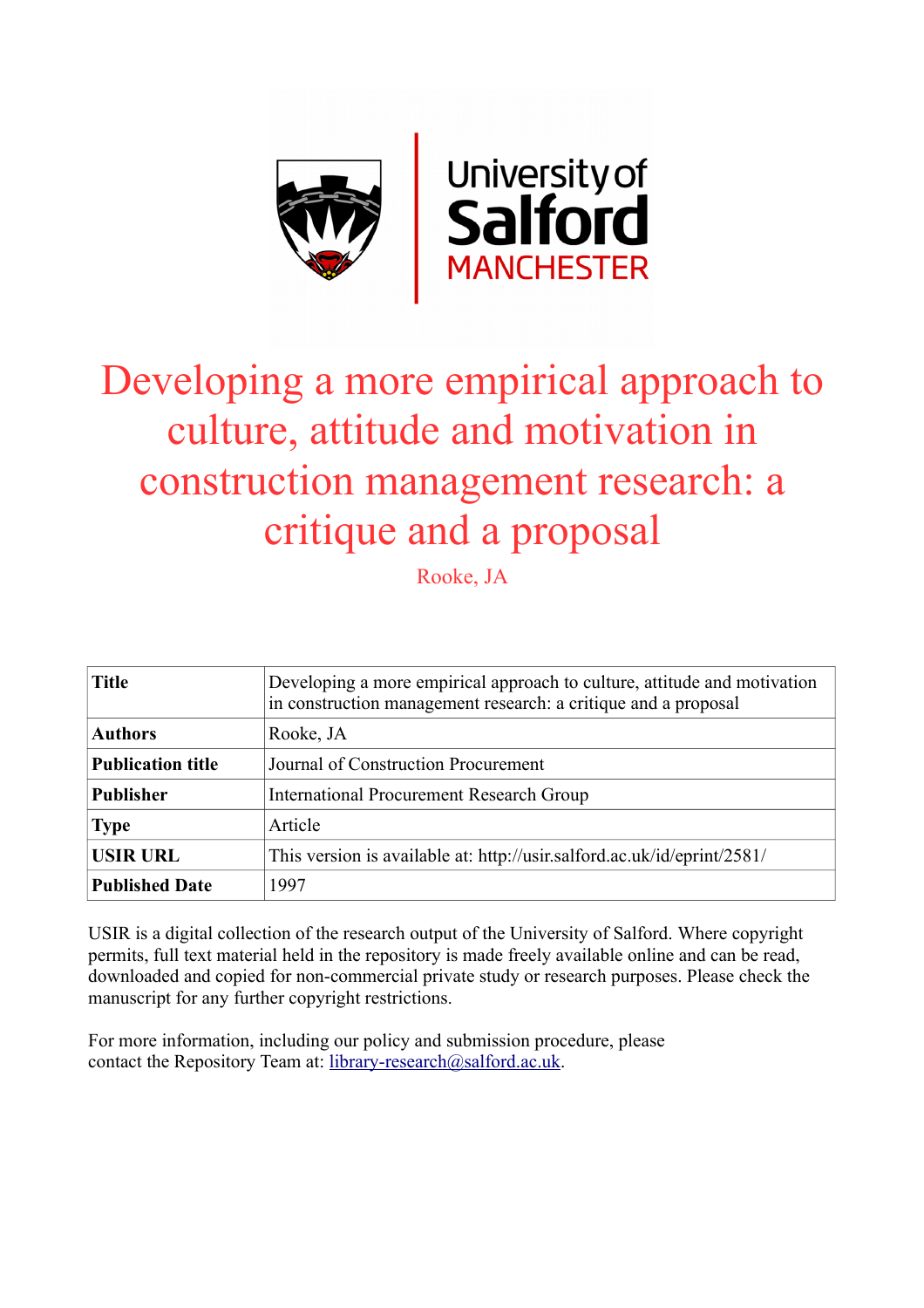*Developing a More Empirical*[1](#page-19-0)  *Approach to Culture, Attitude and Motivation in Construction Management Research: A critique and a proposal.*

#### *John Rooke*

**Published as:** 

**Rooke, J. (1997) 'Developing a More Empirical Approach to Culture, Attitude and Motivation in Construction Management Research: A critique and a Proposal',** *Journal of Construction Procurement,* **3(2):45-55.**

**Keywords**: culture, motivation, research methods, paradigms, ethnomethodology.

#### **Abstract**

This paper addresses the problem of achieving adequate empirical accounts of culture, motivation and attitudes in construction management research. The usual association of adequacy with objectivity, causality and quantification is criticised and it is suggested that the concept of *verstehen* provides an alternative guide to study. Within this conception, explanations are not primarily causal in form, but concerned with the investigation and explication of meaning. Criteria developed within the discipline of ethnomethodology (EM) and founded in the logic of *verstehen* are offered as alternative standards of rigorous analysis. These consist in a requirement to remain faithful to the empirical phenomenon under study and to eschew speculation and *ad hoc* abstraction.

#### **Introduction**

This paper addresses the problem of achieving adequate empirical accounts of culture, motivation and attitudes in construction management research. Usually, in construction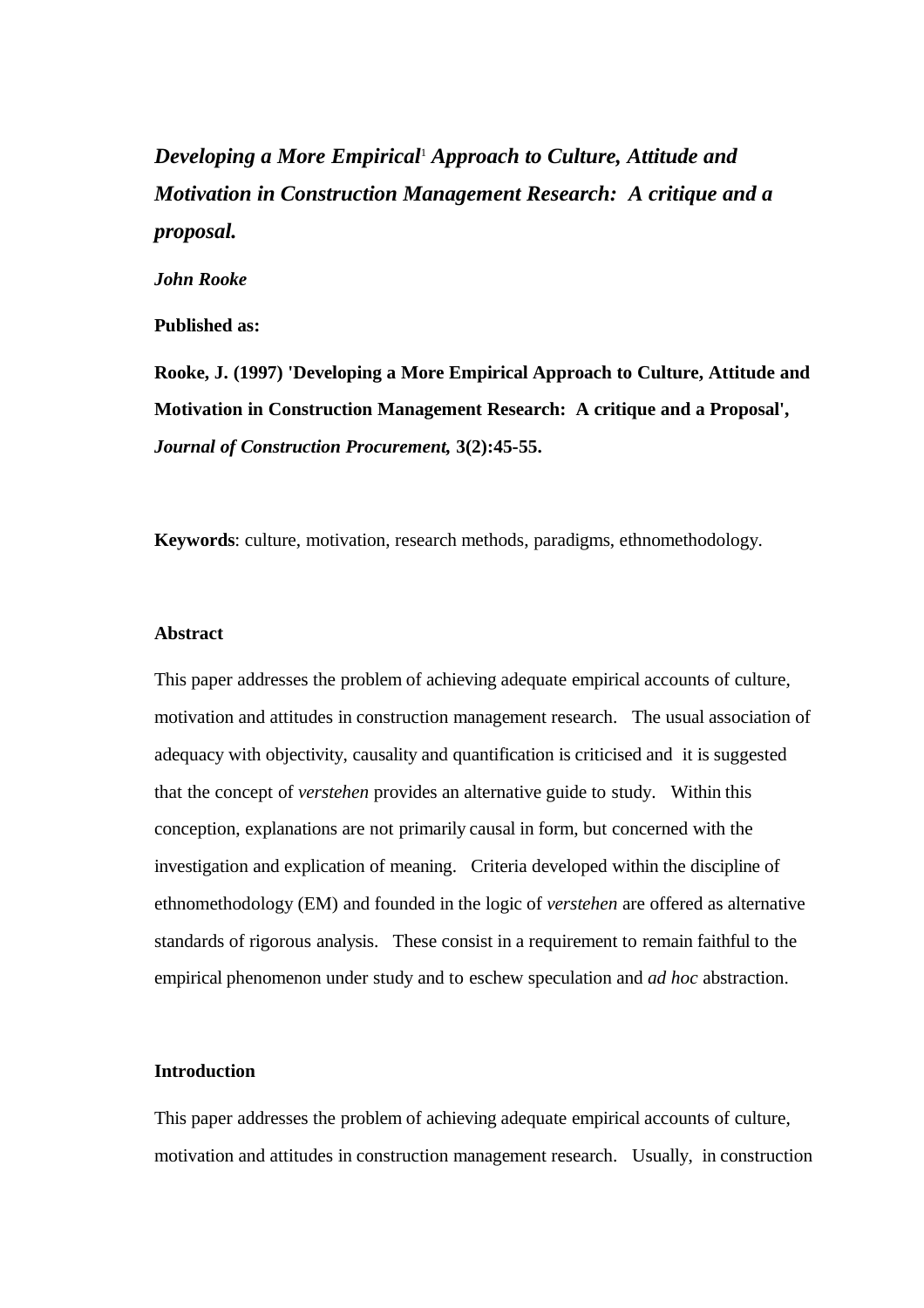management research, empirical accounts are associated with the notion of objectivity to be truly empirical, an account should also be objective. It will be argued that in researching concepts like culture, attitude and motivation, it is not possible to sustain a stable distinction between objective and subjective accounts. This is because, in such research, explanation is concerned primarily with conveying an understanding of the points of view of other people (*Verstehen*) (Weber 1933) and not with the isolation of variables and the establishment of correlations between them. Explanations are thus, not primarily causal in form, but concerned with the investigation and explication of meaning.

To put the matter concisely: it is the ideas which managers have, rather than any hypothesised causal variables which directly account for their behaviour. These ideas have three important characteristics:

- 1. they contain a moral dimension;
- 2. they are not necessarily in the form of causal explanations, though they may be;
- 3. they are resistant to measurement.

It will be further argued that, given that this is the nature of the phenomenon, formal methods of investigation and reporting are inappropriate and distorting. To be clear, although formal techniques may be successful in producing data which is statistically reliable, this same data becomes so abstract and empty of content that it loses any claim to empirical validity.

Since the rigour of formal research is necessarily gauged by its conformance to the formal methods it purports to adopt, this poses a further problem: how can we ensure that research is both rigorous *and* empirically grounded? It will be argued that one way this may be achieved is through employing an ethnomethodological (henceforth,  $EM$ )<sup>[2](#page-19-1)</sup> approach to construction management research (Garfinkel 1984, Sharrock and Anderson 1986).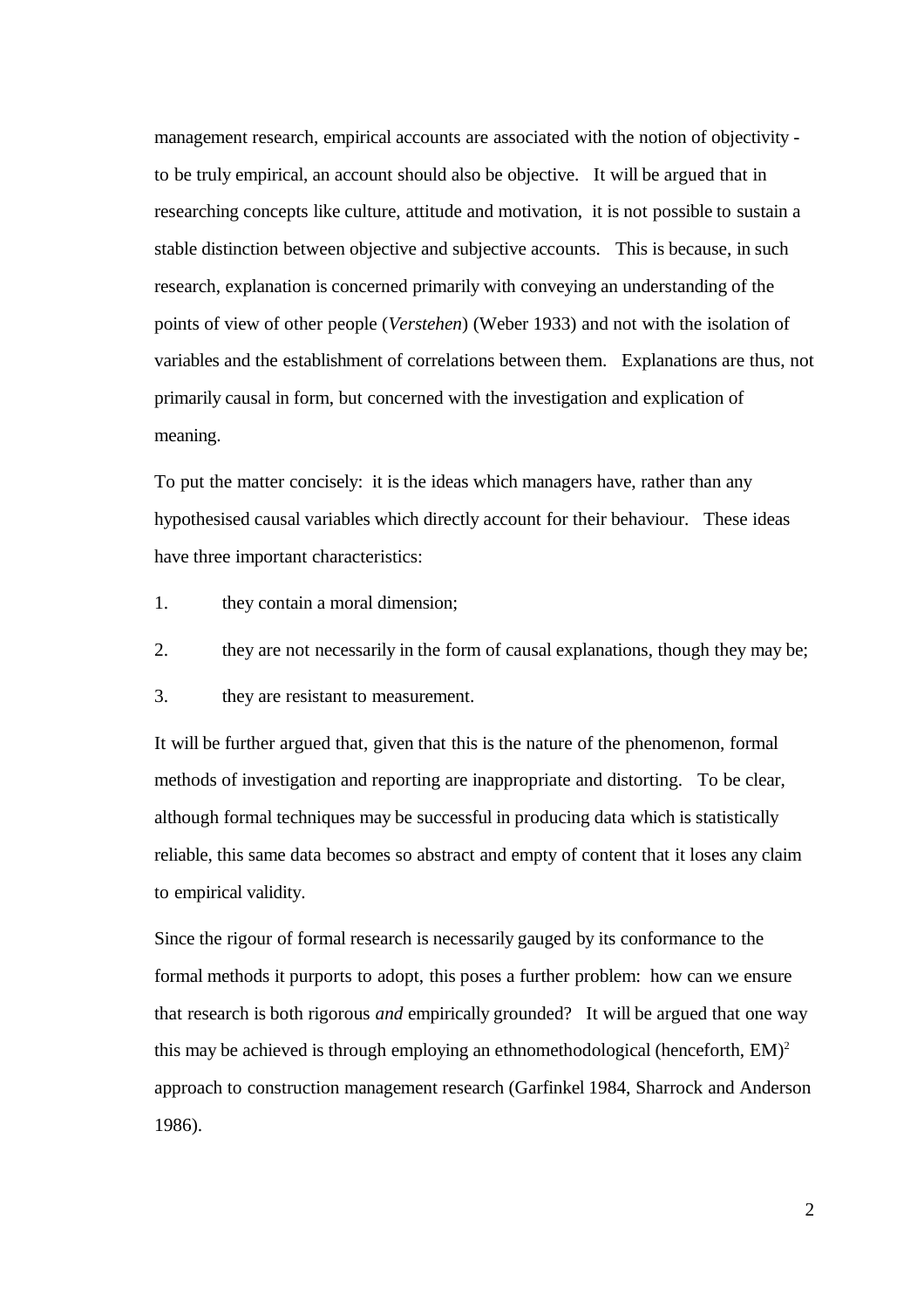#### **Two Problems of Objectivity**

The idea of a systematic empirical investigation of a phenomenon is one which is associated with the practices of science. The concept of scientific objectivity denotes an attitude of neutrality or indifference to the data, a suspension of our ideas about whatshould-be, in order to better investigate what-is. In this section, two problems of objectivity, as they occur in researching culture, attitudes or motivation, are discussed.

First, although the notion of objectivity is assumed to underlie most studies in construction management research, in practice it is often neglected. This happens when some notion of rational, or efficient behaviour, for instance, is introduced as a standard against which the actual behaviour of managers is judged. Such a confusion between decisions of fact and decisions of value, detracts from the supposed objective nature of the study. It is not suggested that management researchers should not make value judgements or recommendations. But these should be: a) clearly distinguished from the factual study; b) recognised as having the same *logical* status as managers' own judgements.

Point b) requires amplification: it is not suggested that all accounts have the same status. After all, if a researcher has spent three years thinking about a phenomenon, talking to people about it, reading what others have written on the subject, then his/her understanding of that phenomenon is likely to be better than the understandings of someone who has not done these things. Thus, his/her recommendations are likely to be better grounded. However, the choice of methodology gives no *a priori* truth status to the findings. If, after three years research, the researcher's claims to knowledge are challenged by a manager who has spent thirty years living and working with that same phenomenon, then who is to be believed? No generic solution to this problem is available: all claims to the truth value of an assertion need to be evaluated individually.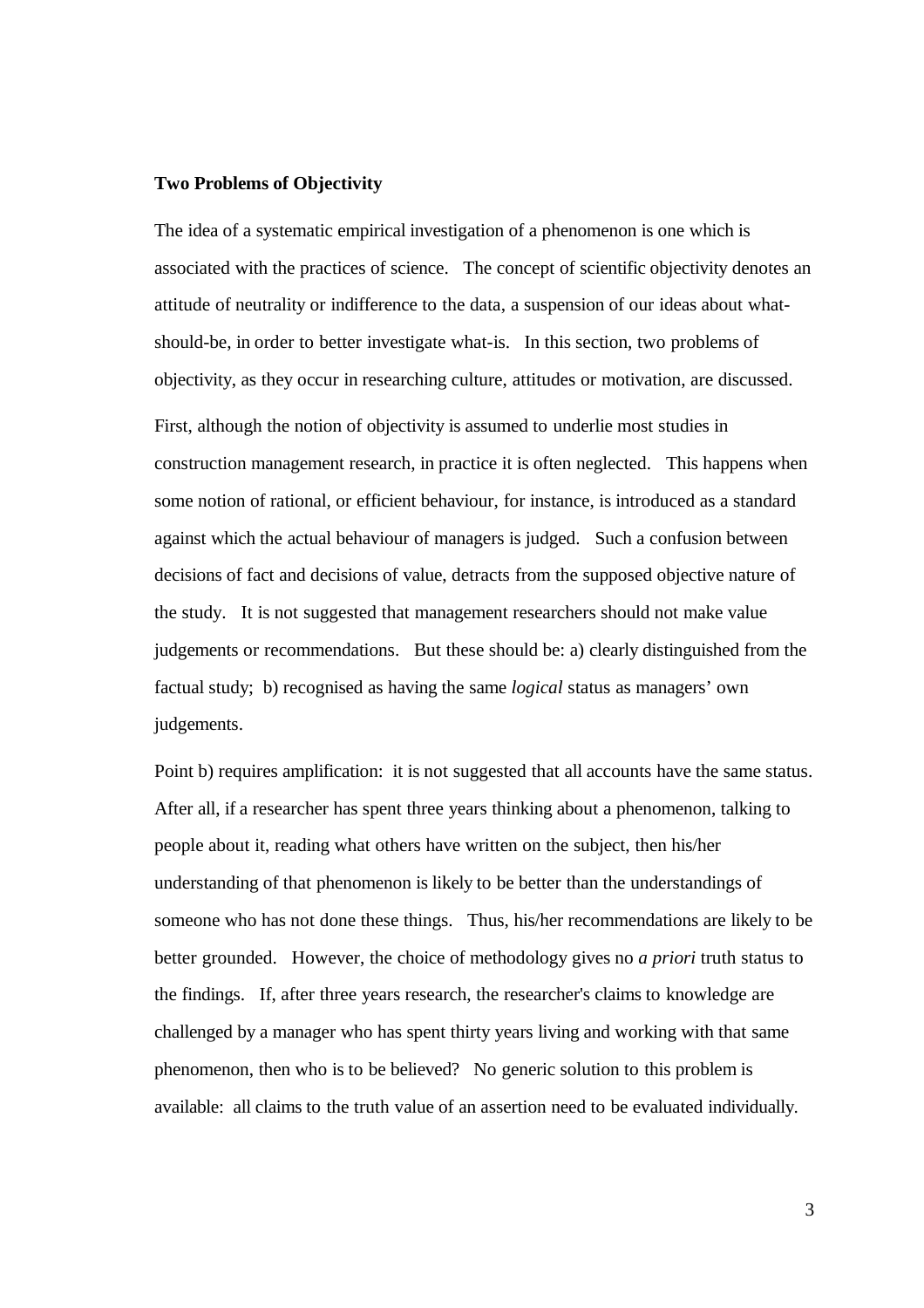Secondly, objectivity entails that the world is observed and described from no-particularpoint-of-view. Another way of putting this is to say that an objective description is true from any point of view. Descriptions in management studies cannot have this quality. Any description which is proposed is necessarily from a particular point of view. This is because descriptions of the social world must inevitably be composed from within that world. We cannot stand outside society to observe it, in the way we can observe the behaviour of physical bodies from the outside. Furthermore, our descriptions of the social world are composed of the same stuff from which the social world itself is constructed; that is to say, words, concepts, or meanings. Thus, in providing a description of management studies, words, concepts, or meanings are both the topic and resource of that description.

# **The problem of the disappearing phenomenon**

In this section, an EM analysis of an interview transcript will be employed. The intention is twofold. First, to compare the interview transcript data with the more conventional questionnaire-generated data upon which statistical operations are performed. Contrary to those who would see statistical material as 'hard data', it is argued that such data does not reveal, but rather conceals important features of the phenomenon under study. In the reduction of the data to a statistical form, the empirical phenomenon disappears. Secondly, in performing the analysis, the intention is to show what such an analysis looks like and to demonstrate some features of the empirical phenomena which it is capable of revealing.

The transcript is taken from an interview in which a questionnaire was administered. The transcript attempts to reproduce the interview as spoken, including hesitations, false starts and grammatical idiosyncrasies. The respondent is an architect:

[I.1] So are you a manager of people who are not managers themselves, or a manager of other managers?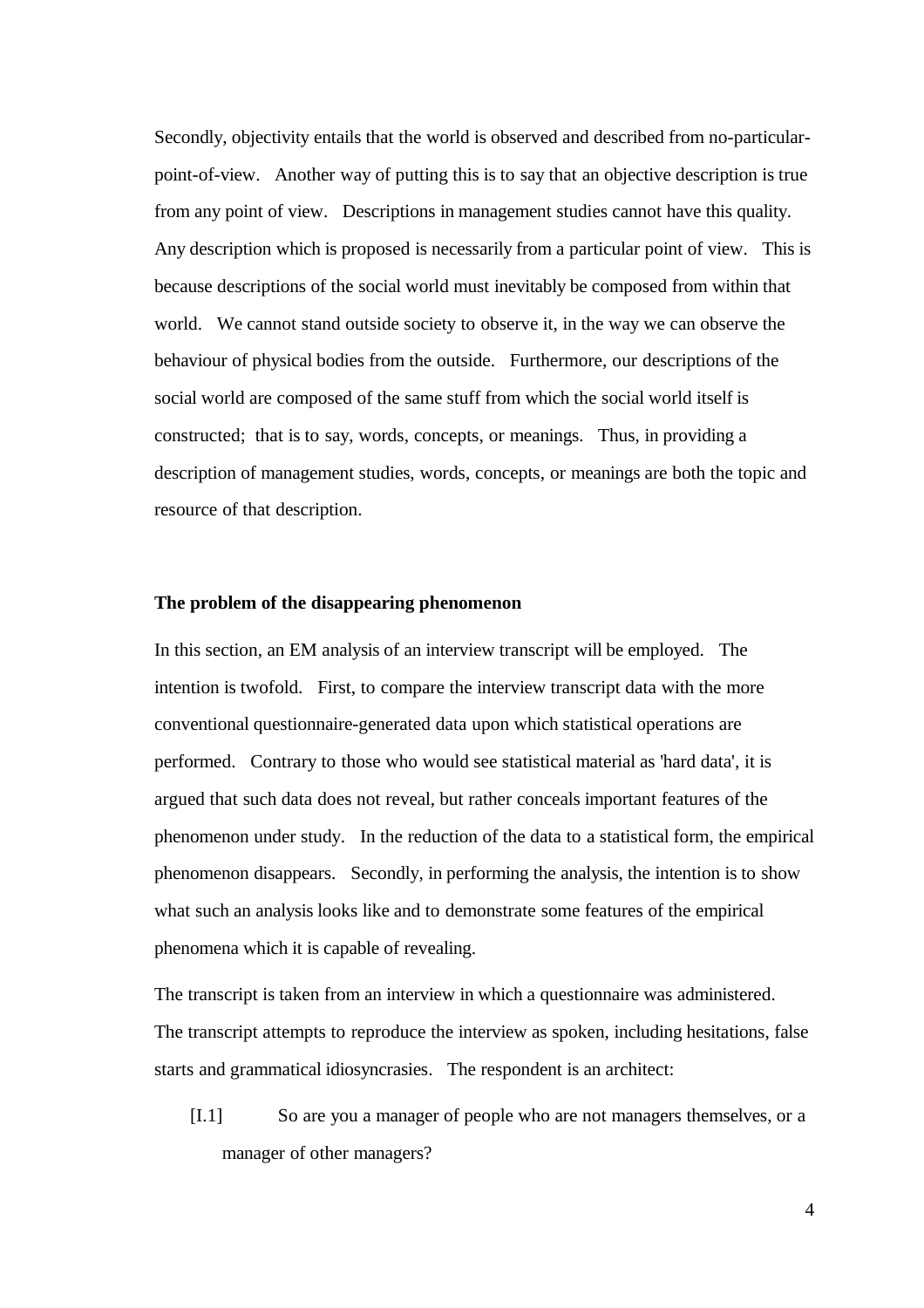- [A.1] I think I'm a manager of other managers really.
- [I.2] Yeh, because they manage people themselves.
- [A.2] Because they're self actualisers aren't they? They're people who... manage… jobs, teams, everything.
- [I.3] So they would have subordinates under them?
- [A.3] Not in a ss, not, not necessarily in a strict.. office structure, but in terms of the way that they do their job. They're...
- [I.4] In terms of like the contractors?
- [A.4] Yes, the contractors, suppliers, I mean they wouldn't like to think of themselves as subordinates, but I mean in the way that… an architect has to instruct.

Examining a transcript like this will be a new experience for most construction management researchers and many will be surprised to discover how much information is contained in such a short piece. However, such information is only available with a careful and detailed study. In filling out the questionnaire form, it was entered that the respondent was a manager of managers. Such an unambiguous categorisation is necessary for the purposes of such a survey, in order that the responses can be counted to produce the statistical data. In this way, the additional information is lost, in the preparation of the data. An attempt will now be made to demonstrate what some of the features of this information amount to.

The interviewer's first utterance [I.1] is read directly from the questionnaire form based on Hofstede's value survey model. The architect's response [A.1] is sufficient to allow an answer to be filled in on the questionnaire. However, the architect's first utterance possesses two features which, in effect, qualify the answer as not definitive. 'I think', at the beginning of the utterance, denotes that he considers the answer he has given as opinion, rather than fact. It can be read as indicating that the question does not have a clear, indisputable answer - that the answer offered is an *attempted* answer. 'Really', at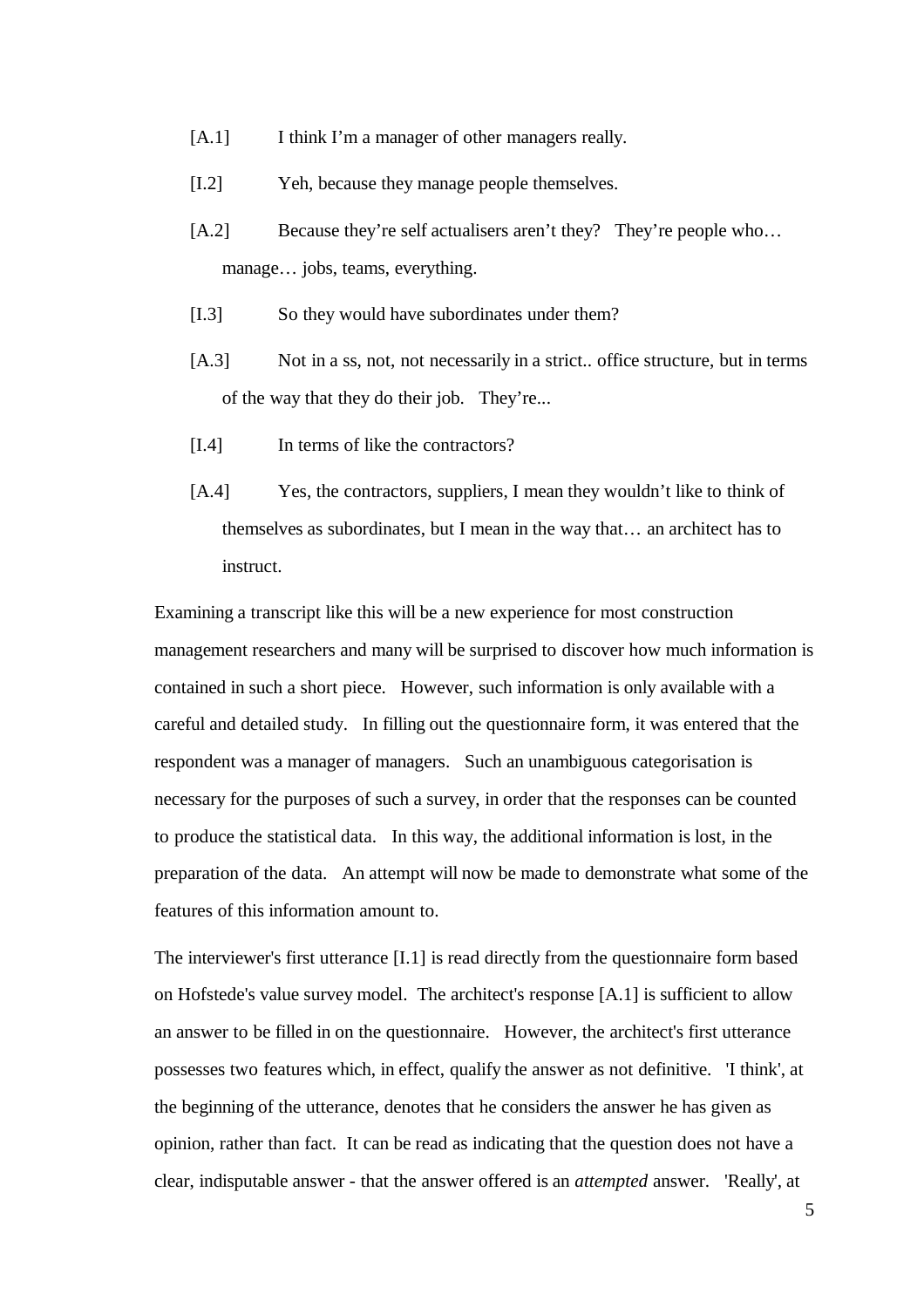the end of the utterance reinforces this impression. It seems to imply that some work has gone into formulating the answer. The meaning of 'really', in this context, would seem to be something like this: 'it could be said that I am a manager of people who are not managers themselves, but on balance this would be wrong'. What the 'really' also shows is that he is designing his response to correspond with the terms of the question. Rather than reject the question out of hand as inappropriate, or misleading, he is saying something like "well, given that I have to answer the question using one of the candidate answers that you suggest, 'a manager of managers' would be the preferred option".

Two immediate objections might be made to the forgoing analysis. First, it may seem to some that such detailed examination of a casual remark amounts to little more than nitpicking and any conclusions drawn from such an analysis could have no possible significance. In response, it may be pointed out that a growing body of work, dating back to the early 1970's, has demonstrated the intensely organised nature of ordinary conversation and the fact that conversationalists orient to this organisation (Sacks 1972, 1974 & 1995; Atkinson & Heritage 1984; Button & Lee 1987; Cuff 1993). In the face of such detailed organization existing in ordinary talk, it is arguable that it would be wrong to dismiss any utterance, or part of an utterance, as being produced by mere chance.

Secondly, the correctness of the interpretation of this utterance may questioned. This would be a valid criticism, if it were accompanied by an alternative interpretation. Two reasons are offered for accepting the interpretation given above. First, it is an interpretation which makes sense in the context of the rest of the conversation reported. Second, no other viable interpretation is apparent to the author. These reasons apply also to the analysis which follows.

How does the subsequent conversation confirm the interpretation of the architect's first utterance? The interviewer's second utterance [I.2] offers a possible reason for the architect's answer. The architect does not accept this reason. However, instead he offers an alternative [A.2]: that he manages 'self actualisers'. Notice that the architect is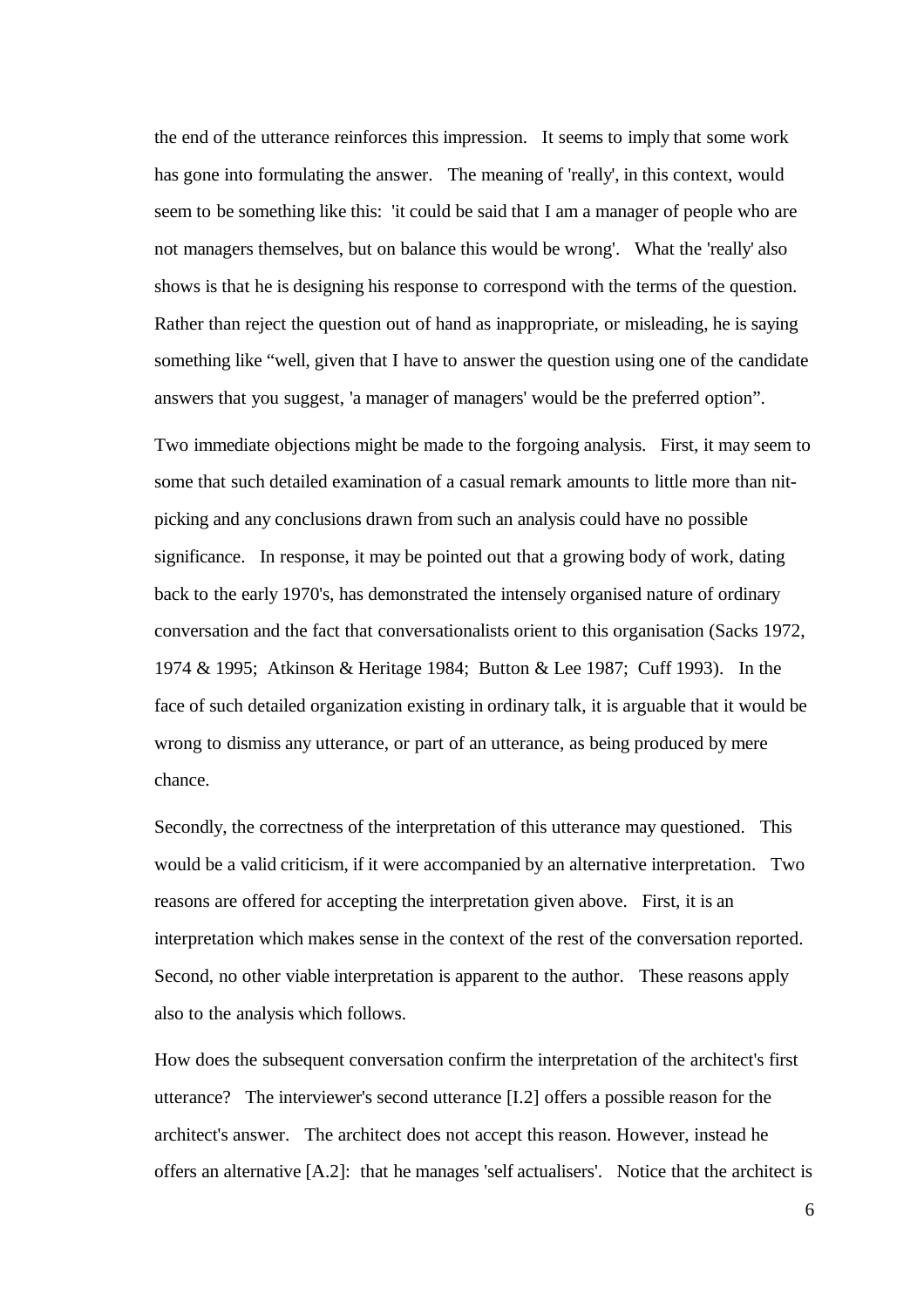not suggesting that the people he manages do not manage others, on the contrary, they do 'manage teams'. However, this would not seem to be what he regards as most important about them, in the context of the question. For this respondent, it seems, it is not so much position in a hierarchy which defines a manager, but something about the quality of their working experience. After all, as architects, they are principally designers, rather than 'managers', in the narrow sense put forward by the interviewer. In utterance [I.3], the interviewer makes a second attempt to clarify the architect's answer, in terms of his definition of a 'manager' - someone who 'would have subordinates under them'. Again, the architect demurs  $[A.3]$ : 'not necessarily in a strict office structure'.

In utterance [I.4], the interviewer finally offers a formulation which is accepted: they manage contractors. In accepting this formulation, the respondent elaborates it: they manage suppliers as well, but neither contractors nor suppliers would 'like to think of themselves as subordinates' [A.4]. Thus, he points out the ambiguous nature of hierarchy which he perceives in a contractual relationship. There is much that could be said about this relationship, but in the interests of brevity it will left to the reader to supply the features which this ambiguity amounts to.

The analysis above should be sufficient to demonstrate two important deficiencies in the questionnaire data generated by the interview. First, the definition of 'manager' used in the questionnaire was ambiguous. For the respondent, it seemed to refer as much to such professional roles as planner, designer, negotiator, or whatever, as to a direct supervision of personnel. Second, although an architect issues instructions [A.4], the context in which this takes place in not an unambiguous hierarchy. It is not suggested that these facts constitute a discovery. On the contrary, it is assumed that any member of the industry will be entirely familiar with them. Rather, the systematic explication of these features is offered as an alternative to a formal research methodology which tends to make such features disappear.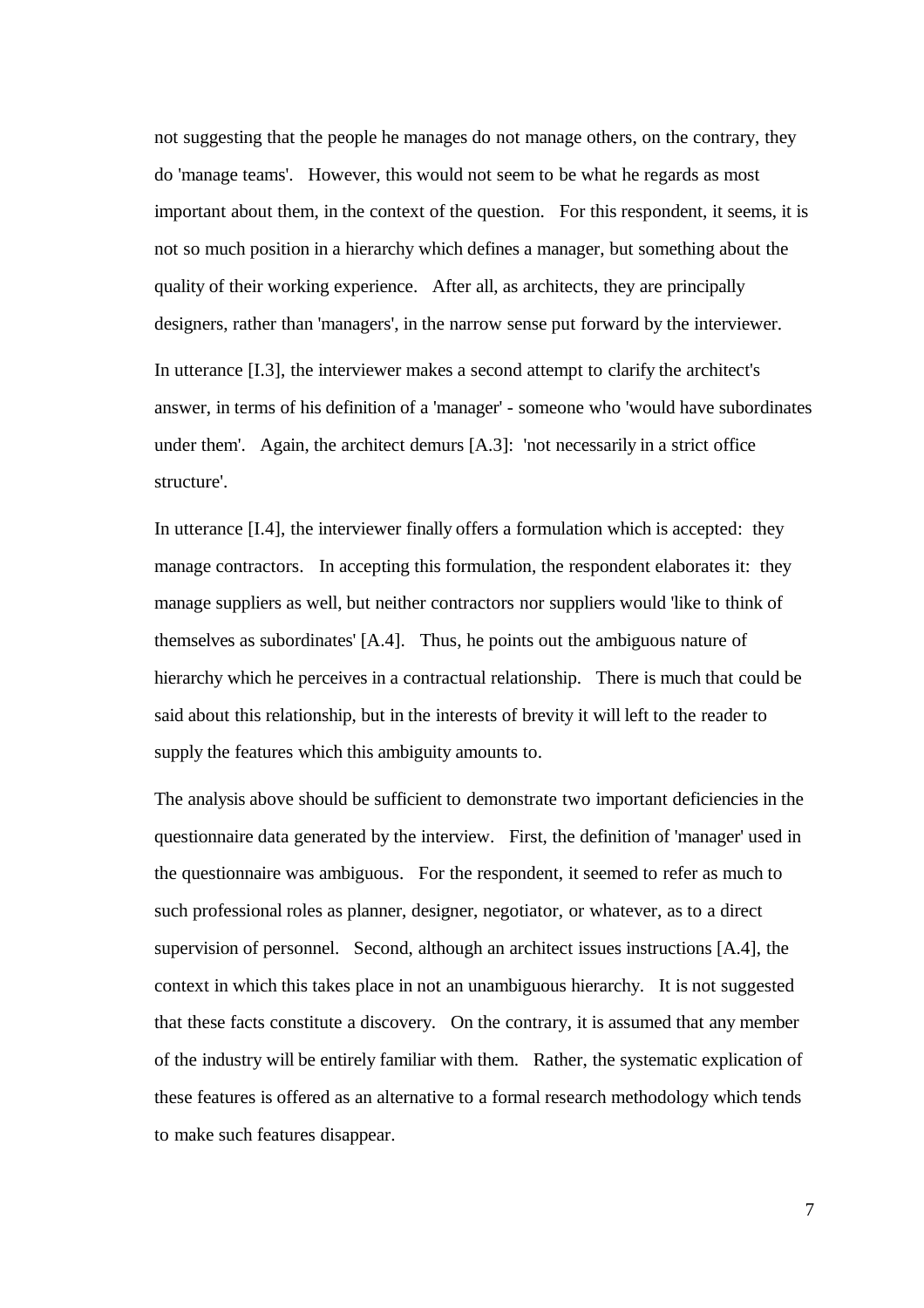#### **The Problem of Measurement**

No one has ever seen an attitude. We may have witnessed someone 'striking an attitude', or 'adopting an attitude', perhaps. More often, as researchers, what we observe is someone describing their attitudes, or the attitudes of others. (Such descriptions are apparent in the transcript: architects are self actualisers; contractors don't like to think of themselves as subordinates). A similar observation may be made about culture and motivation: these are not objects in the world, their existence is inferred from events which are taken to be evidence of that existence.

Given the nature of these phenomena, the intention to measure them is problematic. When the attempt is made to measure motivation or attitudes, using attitudinal surveys, the research method creates its own phenomenon. A usual procedure is to request the respondent to grade their responses on a scale of, say, 1 to 5. Thus, a statement is given and the respondent is asked to give a graded response ranging from 'disagree strongly' to 'agree strongly'.

It is true that to some extent all management research, indeed all social research, creates its own phenomenon in some manner. Thus, interviewers must inevitably ask questions and the questions asked will be used by informants to formulate their answers. William Foote Whyte (1955) observed in the appendix to his classic participant observation study, that living among the people whose lives he was researching taught him the answers to questions which he would never have thought of asking at the outset. However, as Wagner (1981) has pointed out, even in the case of such intensive direct observation, the phenomenon is created between researcher and informant in a communicative process. In the case of a questionnaire survey, the balance of creative endeavour is heavily on the side of the researcher. The questions are predetermined before the two have met, if indeed they ever do meet. The respondent is instructed how to answer so that the replies are suitable for statistical purposes. The most naturally occurring data, the stories and comments of managers cannot be presented in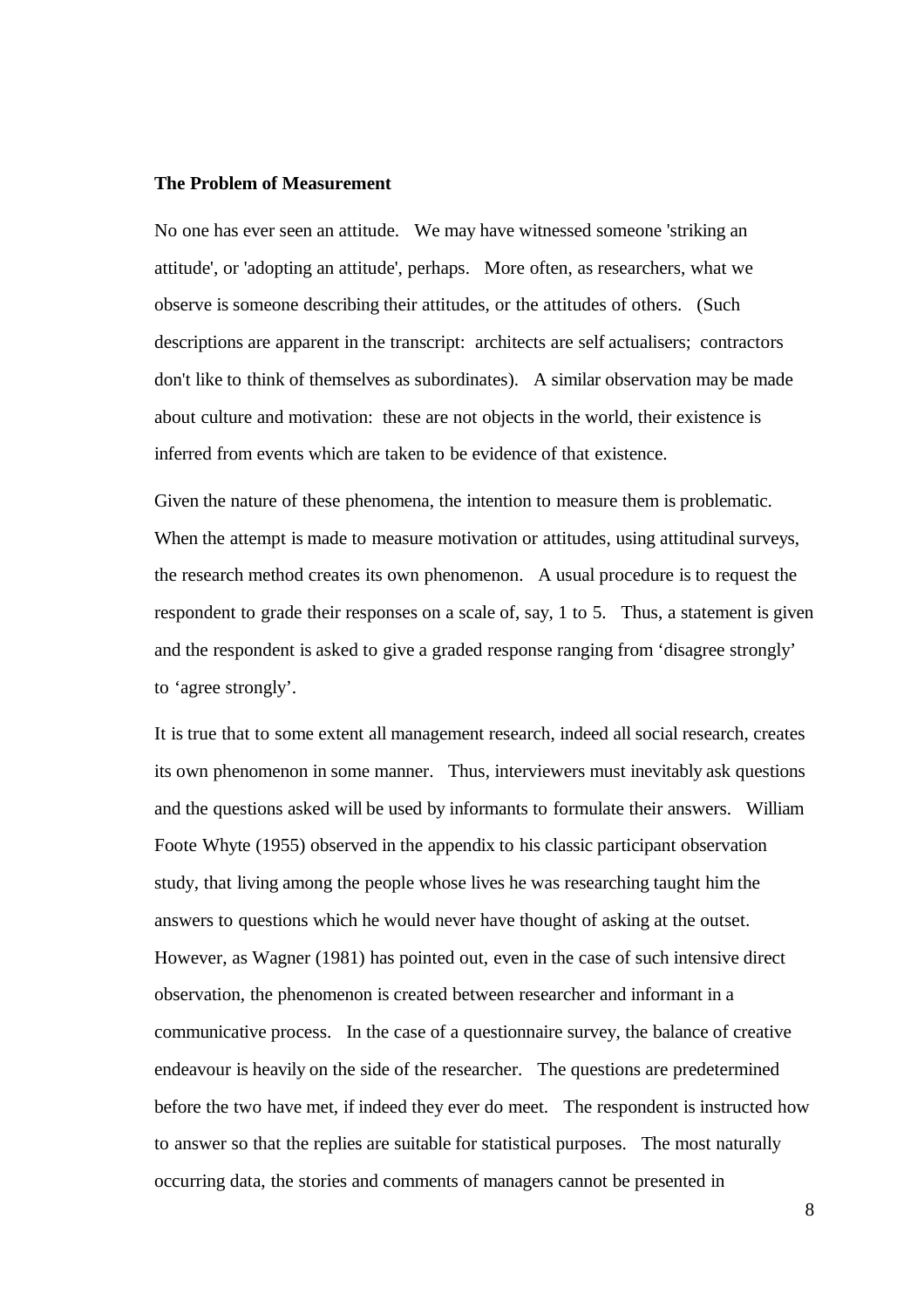mathematical form. Thus, in preparing statistical data, they are often dismissed as merely anecdotal material; seen as, at best, peripheral to the serious business of principled and systematic research.

Yet, what is the phenomenon under study? If it is the attitudes and motivations of managers (and not the preconceptions and speculations of researchers) then these comments and stories represent a strong form of empirical data regarding the understandings which managers have about their situations and the methods they use for achieving their aims within those situations.

Moreover, these understandings, rooted as they are in the real life day-to-day experience of these managers, represent the unforgiving standard against which our own thinking as academics must and will be judged.

#### **Induction and the Documentary Method**

Another feature is the problem of induction. How many instance must one witness before one can say that a generalisation has been proved? This problem of logic has been fully explored for the purposes of scientific study by Popper  $(1959)^3$  $(1959)^3$ , who rejects the inductive method in favour of the method of falsification. This method, of developing only hypotheses which are capable of being proved false, whatever its utility in scientific research, is not one of the primary methods with which members conduct the day to day business of learning about the social world. Nor is it one which is practically available to the ethnographer. Again, as Garfinkel (1984) has shown, anyone who conducts their social interaction according to the principle of scientific scepticism invites, at best a creative response, at worst an angry one. Instead, researchers and other members use the documentary method to make sense of the social world. This method of seeing events as instances of an overall pattern is again sufficient to its purposes, but does not confer upon its findings any special scientific warrant. Features of this method are elucidated below.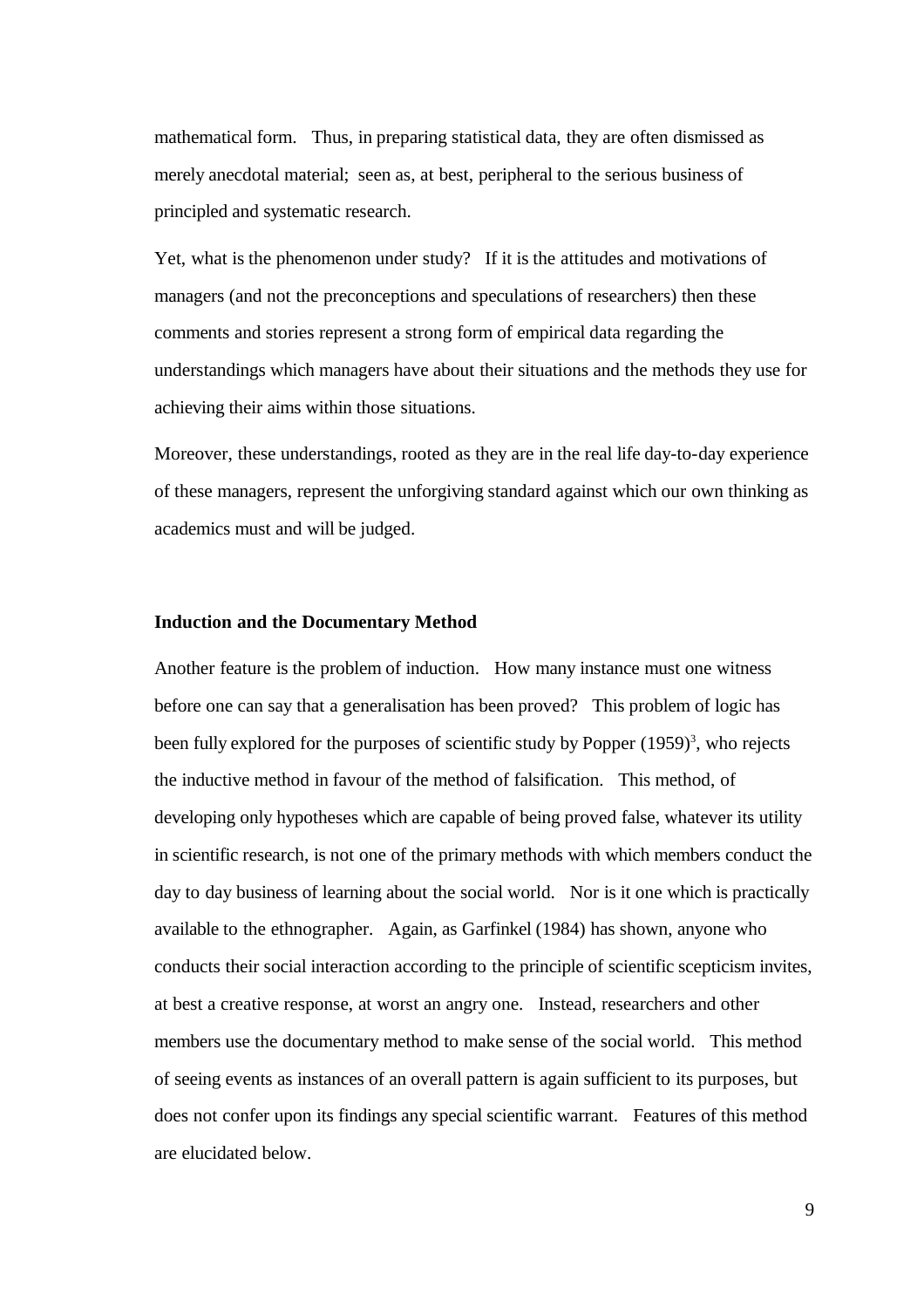#### **The problem of indexicality**

Conventional accounts of the industry, like all such descriptions of social life, are constructed out of a series of generalisations. These generalisations, it has been argued, are achieved in ways which are, in principle, no different to those employed by any member of society to understand and describe her/his social world. In employing descriptions supplied by other members, whether these descriptions are formally, or informally elicited, we take the topic of study and employ it as a resource of that study. As Wieder (1974) makes clear, the use of such methods confers upon the resultant accounts a logical status equivalent to the activities of those they describe. Such generalisations and inferences, though entirely adequate to the purposes for which they are usually employed, do not amount to scientific procedures. They have inbuilt features which are generally recognised and allowed for by members in their use of them, but which tend to be obscured by implicit or explicit claims to the possession of a scientific method.

One of these features is the indexical nature of language. We regularly conduct our communication on the basis that intended meanings will be heard as qualified by all sorts of unstated assumptions. These assumptions are integral to the context in which those meanings are expressed. There are examples of such assumptions in the transcript reproduced above. Thus, the architect assumes that the interviewer will understand terms such as 'self-actualiser' and 'contractor'. We can also see from this transcript what happens when such assumptions become problematic: a repair is undertaken. Thus, from a situation in which the term 'manager' holds a different meaning for the architect and interviewer, a sequence of talk is developed in which the meaning of the term *as it is being used by the architect in this context,* is explicated.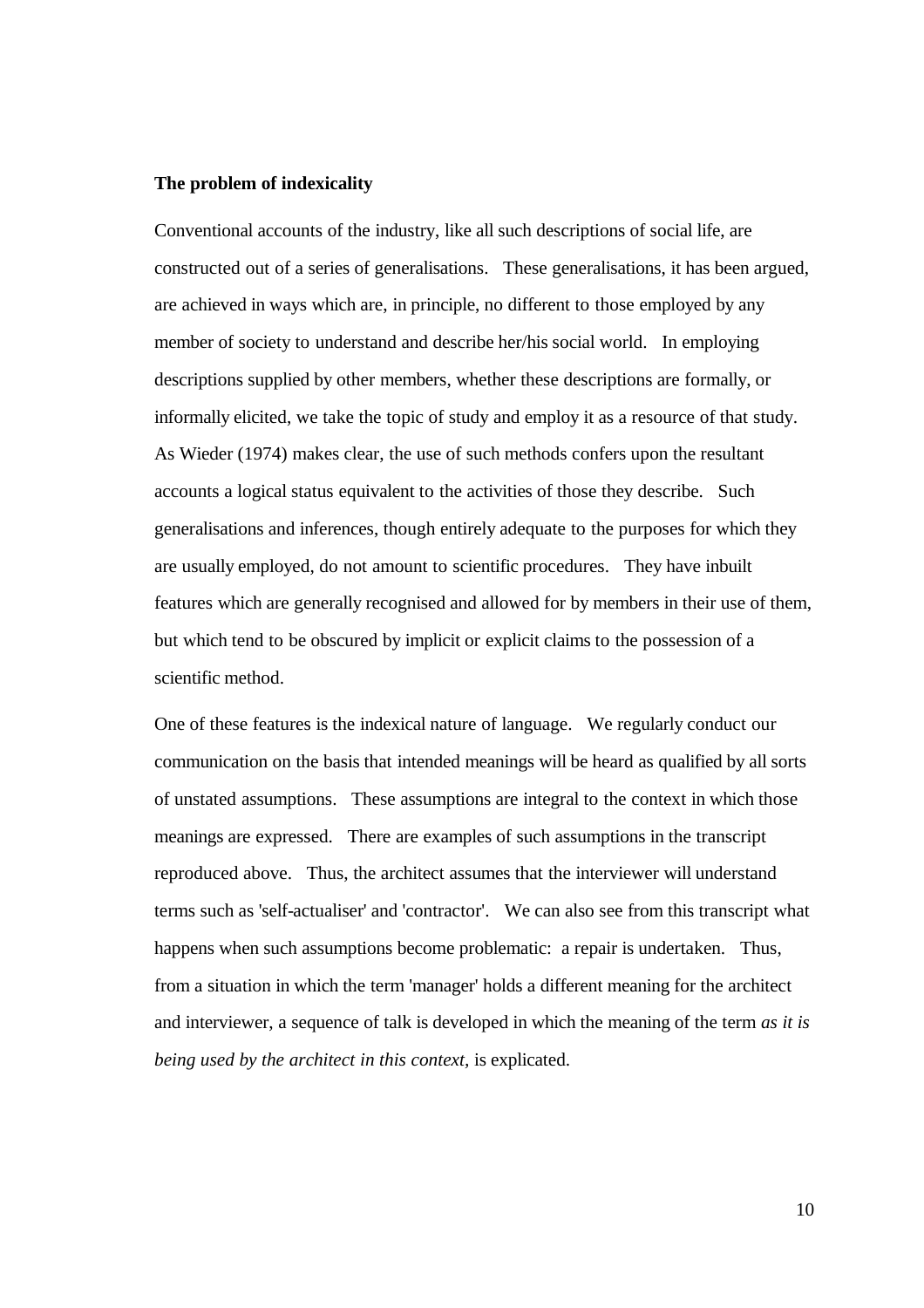#### **The Problem of Introducing Rigour Into Informal Research Procedures**

If, as has been argued, we are to abandon formalised research procedures, we present ourselves with a further series of problems.

First, such qualitative or ethnographic research methods as remain available are time consuming and expensive. In practice, this means that fewer examples of a phenomenon can be studied. Thus, a possible objection to this approach is that it does not demonstrate what statisticians term reliability - the assurance that a similar study among different managers would produce similar results. This is a version of the logical problem known as the problem of induction. However, the problem of induction is logically insoluble. That is to say, there is no magic number of cases, whether eight, or eighty, which can be sampled to give guaranteed reliability (Popper 1959). The only method of achieving an entirely reliable picture of a population is to include the whole population in the sample. Nor is this merely a problem in logic; as political opinion polls continually demonstrate, even the most carefully chosen samples can be misleading.

The demand for reliability then, cannot be taken as an unproblematic criterion of rigour. Consequently, EM analysis rejects this demand, in favour of a more modest one: that the analysis represents an adequate description of the case, or cases, that have been studied. Any attempt to generalise from these cases must be left to our common sense judgements. Thus, the analysis of the transcript above does not establish that attitudes expressed represent typical attitudes among architects. The reader can only draw upon his/her own knowledge of architects to decide the issue of typicality. It is true that some EM studies, particularly in the field of Conversation Analysis, have achieved generalisability (see particularly, Sacks, Schegloff and Jeffferson, 1974). However, this is due in many ways to specific qualities of the phenomenon under study and the type of generalisation attempted; it is not intended to explore this issue here.

The shift of emphasis from generalisability to specifics may seem altogether too modest to many researchers. However, from the point of view of EM analysis, any successful generalisation will depend upon the detailed analysis of very many individual cases, so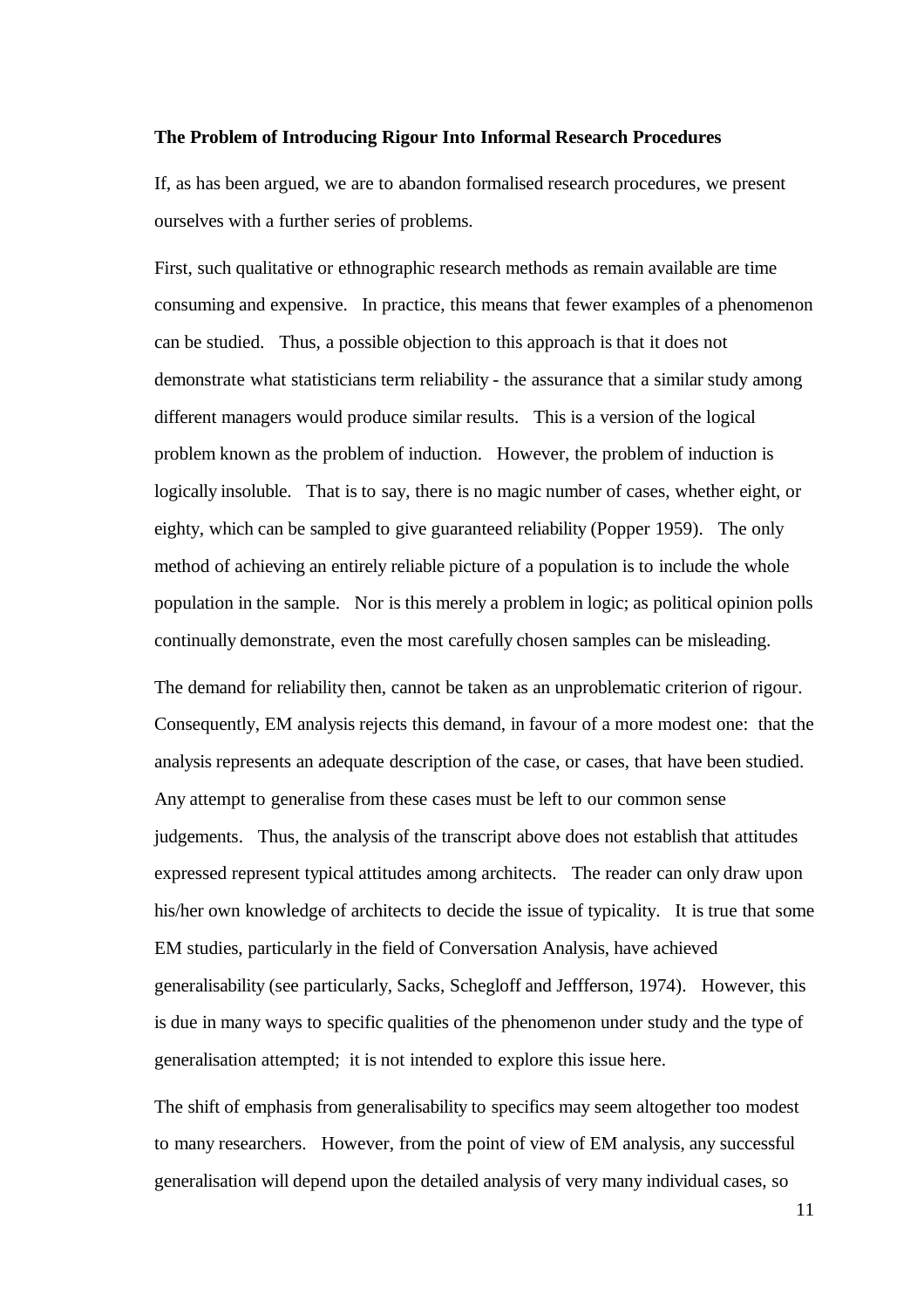that, to put the matter bluntly: we may be sure what it is we are counting. The transcript analysis above demonstrates how a supposedly unproblematic definition ('manager of managers') turns out to be less than precise in an interview situation.

The other quality which statisticians look for in a study is validity. That is to say that what is purported to have been measured has in fact been measured. An abandonment of measurement is advocated here; however, in respect to validity, informal approaches have a distinct advantage over more formal methodologies, as the analysis of the transcript shows. It is suggested that the phenomena highlighted in that analysis are resistant to measurement. Moreover, they are accessible through ordinary methods of social discourse. The ordinary methods by which we converse, discuss ideas and learn about the world are however various and largely unstudied. They are, of course, effective. To abandon the flexible use of these methods, in order to don the straight jacket of a formal research method can only reduce that effectiveness.

Informal methods are, of course, fallible. Their inherent problems are well known, though rarely examined. The research may, for instance, display prejudice, speculation, or misunderstanding. If, as it has been argued, formal methods fail to remedy these limitations, it is no solution to either ignore or accept them. Moreover, the skills involved in applying these methods, albeit possessed by all, are nevertheless variably distributed. The problem is that these skills are taken for granted and used as a matter of course. We have not examined them. We have not attempted consciously to develop these ordinary skills. EM analysis provides us with ways of analysing these skills, thus opening up a new field for study: an enquiry into methods of enquiry.

To recap: in a questionnaire survey the method employed is simply the everyday one of asking questions. By restricting the answers to replies on a printed form, a vast amount of data is eliminated from the research process. Thus, for instance, the mood and context, as conveyed by body language, tone of voice and subsidiary explanation are lost. So also is the opportunity to ask further questions to clarify or extend understanding. The ability of managers to contribute their own ideas, indeed to point out new directions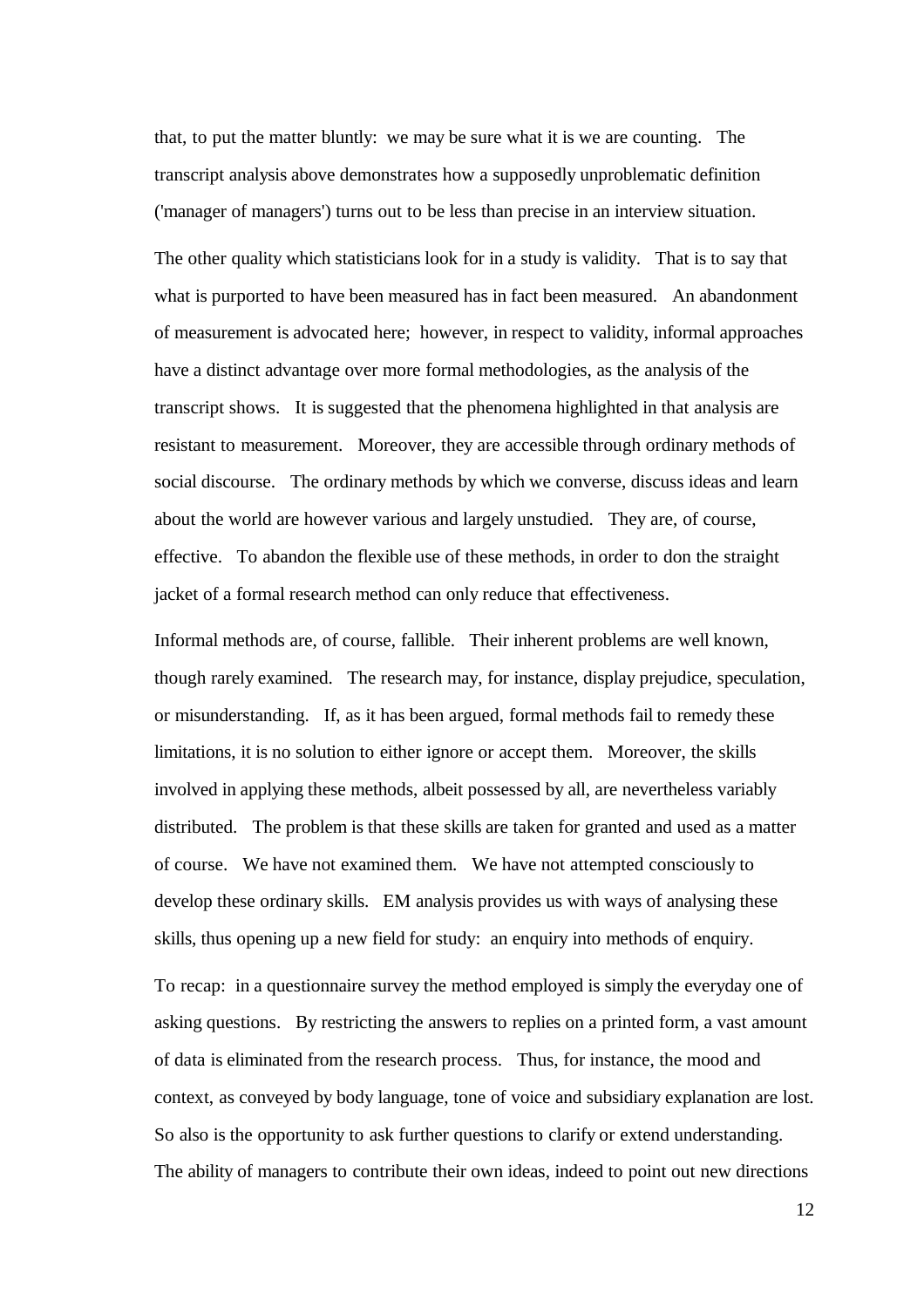which research should take, is severely restricted (see Garfinkel 1984, pp 193-197 for a further elaboration of these points). The weakness of informal methods is that they are largely unstudied. The logical next step, then, is to study these methods.

# **Rediscovering The Phenomenon: The Criteria of Ethnomethodological Indifference and Unique Adequacy**

Ethnomethodology is the study of the ordinary methods used by members of society to make sense of the social world in which they live. Thus, an ethnomethodological study of management consists in a study of how managers make sense of the world of management in which they work.

EM pursues the logic of *verstehen* to its conclusion, taking inter-subjectively established meaning as its sole object of study. Such inter-subjective meaning, as a topic of study, encompasses everything which is meant by the realities of organisation, management, economics, research procedure, etc. Such realities are achieved and recognised by members through processes of communication. It is in these processes, which comprise members sense-making methods, that the empirical existence of these realities is to be found. The study of empirically existent organisation (etc.) is for EM identical to the study of these communicative sense-making methods. This study requires the practice of ethnomethodological indifference, both as method for and a criterion of successful study.

The difficulties associated with the use of the scientific notion of objectivity, when applied to studies of culture, attitudes and motivation, have been explored in this paper. But if the notion of objectivity is abandoned, then this might seem to give researchers a license to say anything they like. It may be seen to open the door to a relativist free-forall, where anyone's opinion is as good as anyone else's. The neutral stance which objectivity is intended to guarantee, is established in ethnomethodology (EM), in the policy of ethnomethodological indifference: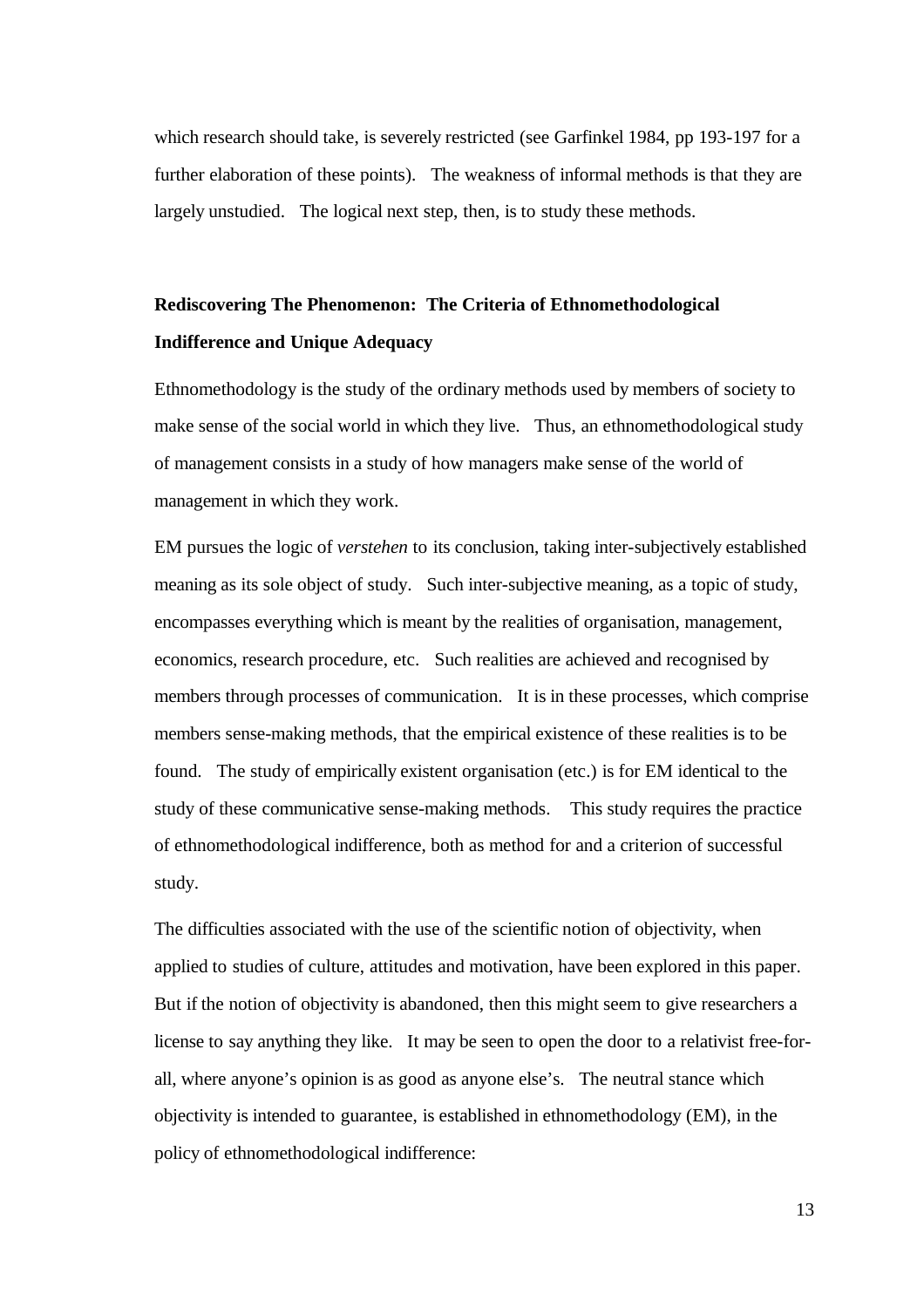"to refuse serious consideration to the prevailing proposal that efficiency, efficacy, effectiveness [...] *i.e.* that the rational properties of practical activities —be assessed, recognised, categorised, described by using a rule or a standard obtained outside actual settings within which such properties are recognised, used, produced, and talked about by settings' members." (Garfinkel 1984 p.33)

This formulation explicitly rejects the kind of bias discussed above, where judgements of the 'rationality', or 'effectiveness' of managers behaviour are smuggled in under the cover of objectivity. Moreover, it recognises that accounts are a product of the social setting in which they are produced and inevitably contain value judgements. EM indifference insists that such judgements should originate from and thus be pertinent to, the situation which they describe.

The criterion of unique adequacy insists, similarly, that the methods used to produce a description of a situation, should be those which originate from the situation they describe. Garfinkel gives two unique adequacy criteria, a strong one and a weak one. The weak requirement is that:

> "the analyst must be *vulgarly* competent in the local production and reflexively natural accountability of the phenomenon" (Garfinkel & Wieder 1992, p182)

Thus, to analyse a management setting adequately, we must know what any member to that setting would ordinarily know about that setting. This might be taken as a criteria for adequate ethnography - the author of an ethnographic account of a setting can produce an adequate account only to the extent that s/he appreciates the understanding of that setting which any other member to that setting would know.

A properly ethnomethodological account should also meet the strong requirement of unique adequacy, however. This criterion is founded on the discovery that a phenomenon,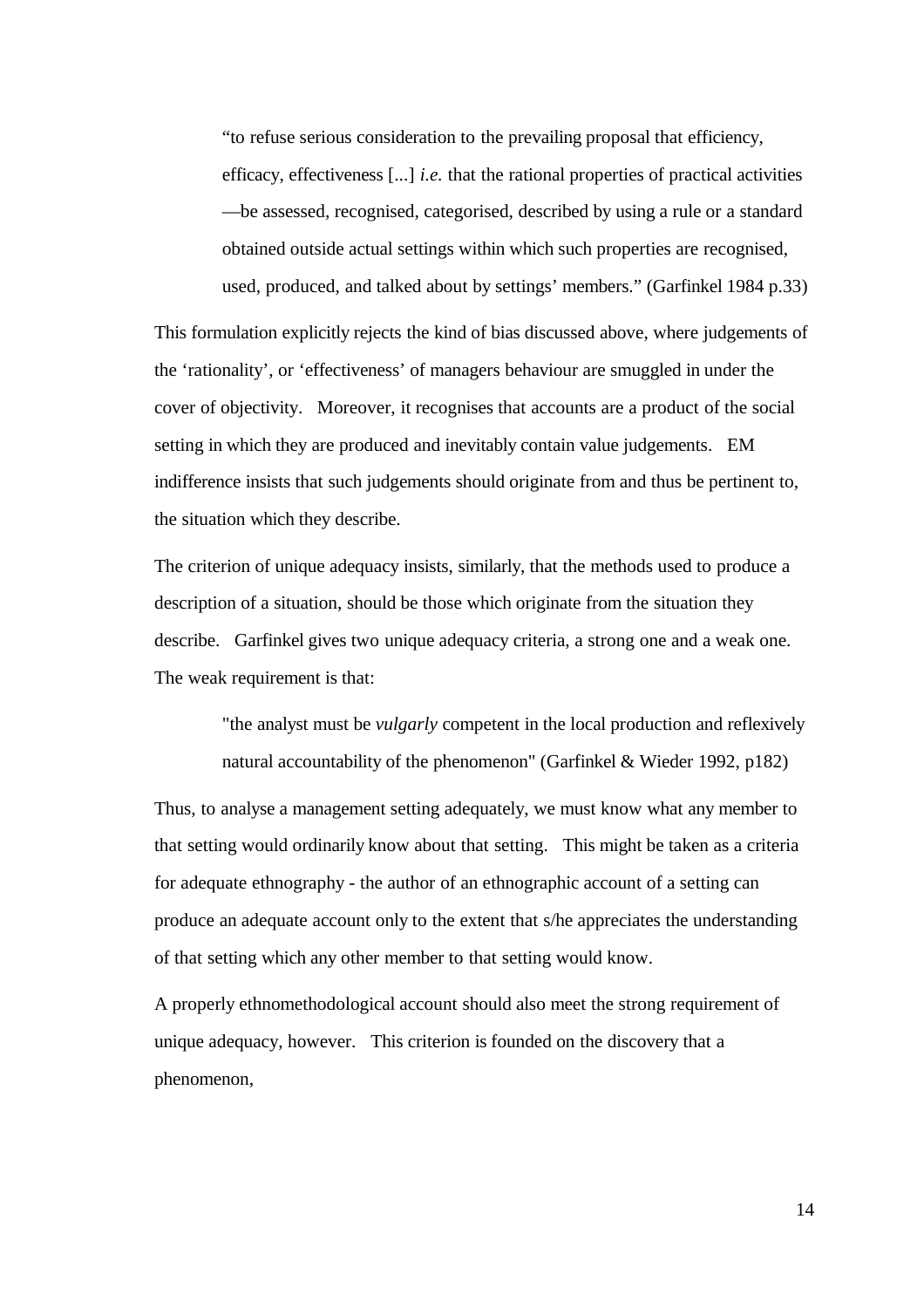"already possesses whatever as methods methods could be of [observing], of [recognizing], of [counting], of [collecting], of [topicalizing], of [describing] it, and so on" (Garfinkel & Wieder 1992, p182)

In other words, the methods which members to a situation use to make their meanings clear to other members to that situation are sufficient to the purpose of describing that situation. Furthermore, the use of any other methods must involve some distortion of the phenomenon. The task of EM, rather than to produce an alternative description of the situation, is to describe those methods, as they are used by members, as a means of producing, managing, maintaining the orderliness of, acting in, manipulating, directing, or whatever, that setting, to each other. Such an enterprise represents the final and complete working out of the logic of *verstehen.*

The analysis of the transcript presented above can now be assessed by EM criteria of adequacy. First, the judgements explicated in that analysis are those expressed in the transcript data. The analysis should contain nothing which any competent member of the industry cannot see in the data. Secondly, the methods used in the analysis to make clear what is being said in the transcript are simply an explication, a making clear, of the methods used in the conversation reported.

### **The Study of Members Ordinary Sense Making Methods (Documentary Method)**

EM originated as an attempt to resolve, for sociology, similar problems to those discussed here, by respecifying sociology's topics and questions. Like management studies, sociology takes the descriptions which members of society provide and treats them as evidence for the existence of social phenomena (attitudes, culture, structure, organisation and the like). EM refuses to see these descriptions as evidence and instead treats them as data. Thus the questions becomes not, 'what is the nature of this phenomena which is being described?', but 'how is this description achieved?'.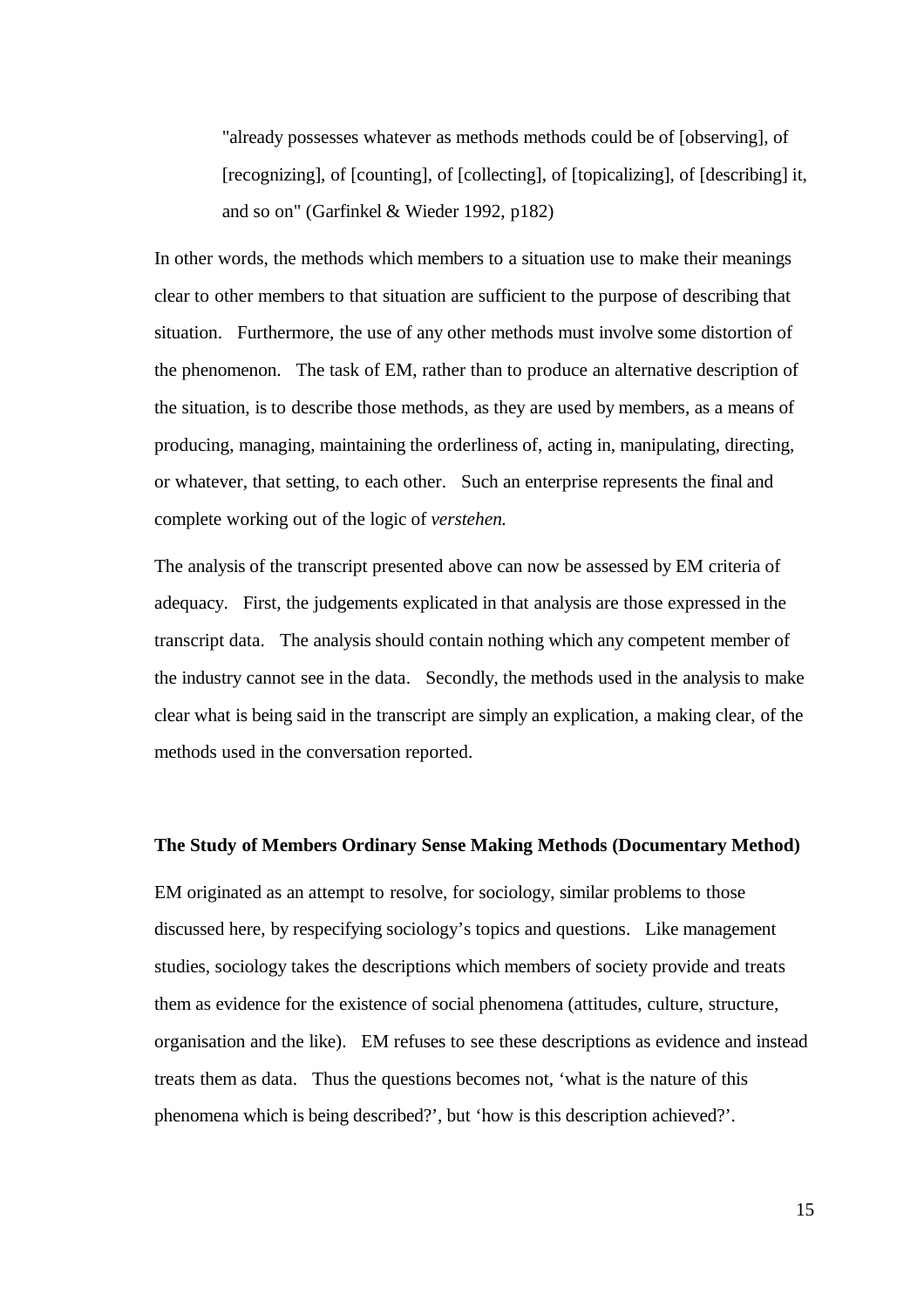Here, a similar respecification in management studies is proposed. This would allow us to answer much more precisely questions about the attitudes, motivation and culture of members of the industry. It resolves them into the general question of 'what do members of the industry do?', where this is taken to include what they say.

Already completed studies in ethnomethodology (Garfinkel 1984) have demonstrated the ubiquity of the documentary method of interpretation in the activities of both researchers and all other members of society.

Some features of the documentary method are:

1. Presently occurring talk can alter the understood sense of previously occurring talk.

2. The meanings of answers may be established by asking further questions.

3. Questions are often premised upon preceding answers.

4. Where the meaning of an utterance is unclear, interpretation may be suspended awaiting clarification in subsequent talk.

5. The meaning that a question has for a questioner may be altered in the light of the answer it receives.

6. Answers to questions may provide answers to further questions which were not asked.

These features and others like them, provide the basis for a systematic study of the informal methods of inquiry which it has been argued, must lie at the heart of thoroughly empirical research into culture, values and attitudes in the industry.

## **Conclusions**

Several problems which face researchers into culture, attitudes and motivation have been outlined. These may be summarized as follows: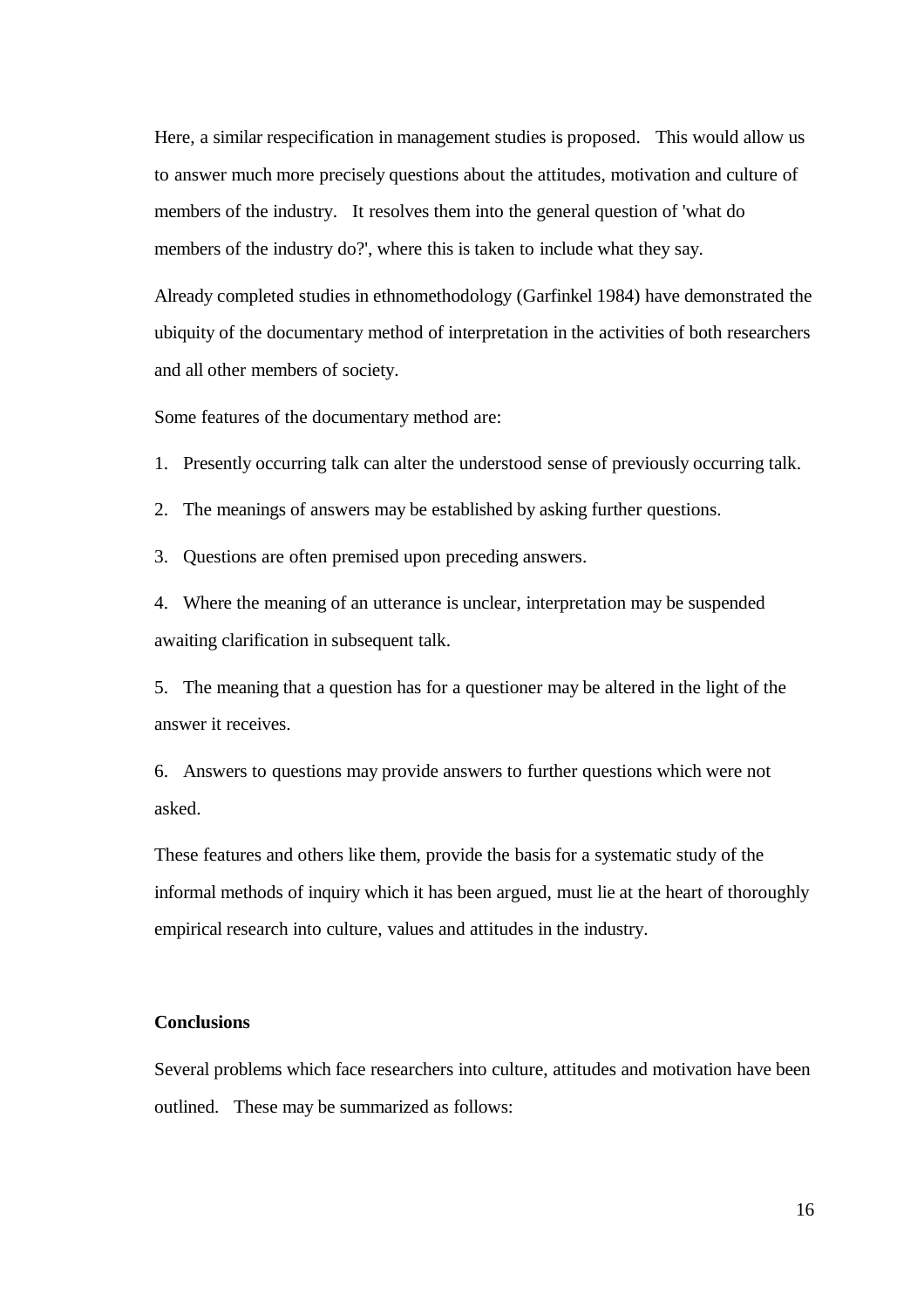- 1. The tendency to introduce value judgements into the analysis under the cover of objectivity.
- 2. The necessarily situated nature of accounts of social phenomena.
- 3. The problem of producing adequate operational definitions for the purpose of generating statistical data.
- 4. The problem of induction.

An alternative approach has been suggested and demonstrated, with reference to a short interview transcript. This consists in:

- 1. A detailed analysis of singular phenomena.
- 2. Compliance with the EM criteria of indifference and unique adequacy.

# **Bibliography**

Atkinson, J. M. & Heritage, J. (1984) *Structures of Social Interaction: Studies in Conversation Analysis,* Cambridge University Press.

Button, G. & Lee, J. R. (1987) *Talk and Social Organisation,* Multilingual Matters, Clevedon.

Cuff, E. C. (1993) *Problems of Versions in Everyday Life,* International Institute for Ethnomethodology and Conversation Analysis & University Press of America, Washington D.C.

Garfinkel, H. (1984) *Studies in Ethnomethodology,* Polity Press, Cambridge.

Garfinkel, H. & Wieder, D. L. (1992) 'Two Incommensurable, Asymmetrically Alternate Technologies of Social Analysis', in G. Watson & R. M. Seiler (eds.), *Text in Context,* Sage, London, pp. 175-206.

Popper, K. R. (1959) *The Logic of Scientific Discovery,* Routledge, London.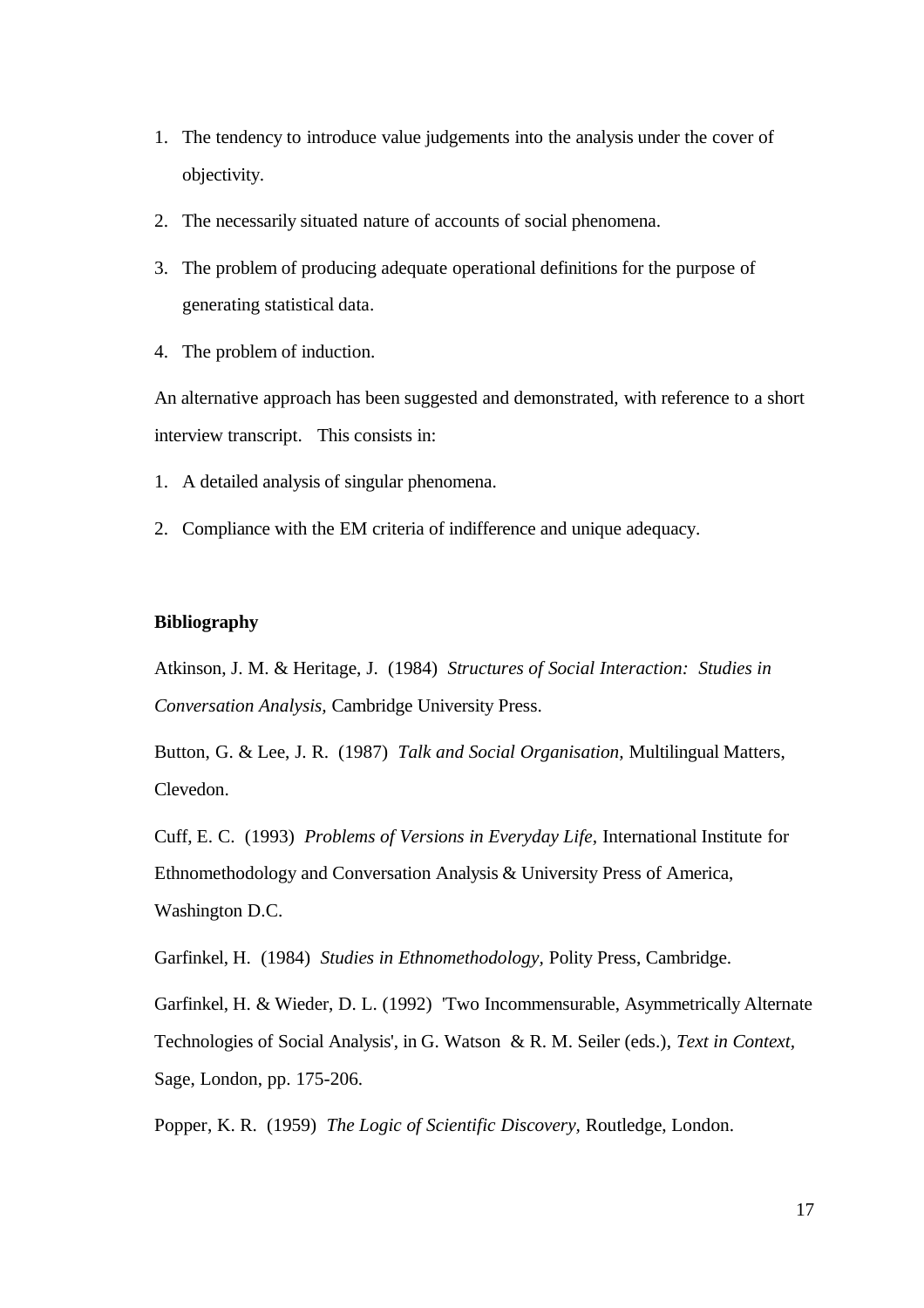Sacks, H. (1972) 'An Initial Investigation of the Usability of Conversational Data for Doing Sociology', in D. Sudnow (ed.) *Studies in Social Interaction,* Free Press, New York, pp. 31-74.

Sacks, H. (1974) 'On the Analyzability of Stories by Children', in R. Turner (ed.) *Ethnomethodology,* Penguin, Harmondsworth, pp. 216-232.

Sacks, H., Schegloff, E. A. & Jefferson, G. (1974) 'A Simplest Systematics for the Organisation of Turn-Taking for Conversation', in *Language,* 50:696-735.

Sharrock, W. & Anderson, B. (1986) *The Ethnomethodologists,* Ellis Horwood, Chichester.

Wagner, R. (1981) *The Invention of Culture,* The University of Chicago Press.

Whyte, W. F. (1955) *Street Corner Society,* The University of Chicago Press.

Weber, M. (1933) *The Methodology of the Social Sciences,* Free Press, New York.

Wieder, D. L. (1974) *Language and Social Reality,* Mouton, The Hague.